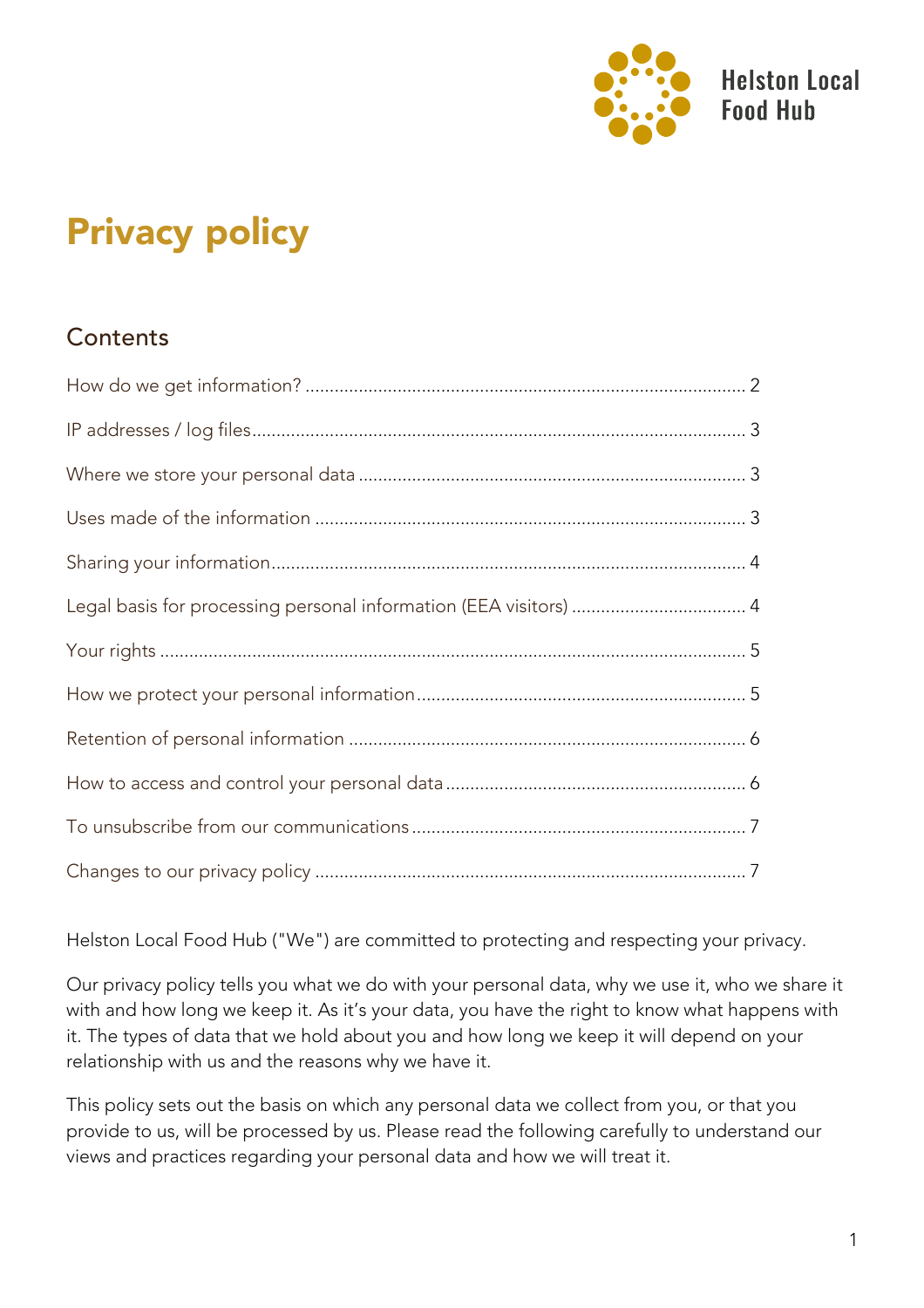<span id="page-1-0"></span>For the purpose of the General Data Protection Regulations and Data Protection Act 2018 (the Act), the data controller is Helston Local Food Hub, The Old Cattle Market, Porthleven Road, Helston, Cornwall TR13 0SN.

Our nominated representative for the purpose of the Act is Alastair Cameron who is contactable on helstonlocalfoodhub@gmail.com.

#### How do we get information?

Most of the personal information we process is provided to us directly by you for one of the following reasons:

- You have made an information request to us.
- You booked an appointment or booked to attend / have attended an event.
- You subscribe to our digital newsletter.
- You visited our website and made an account with us, used an online form or commented on a blog post.
- You engaged with us on social media.
- You commented or reviewed on one of our products or services.
- You ordered a product or service from Helston Local Food Hub and financial information was taken to fulfil the order
- You have applied for a job / secondment / internship / apprenticeship with us.
- You are representing your organisation to make an enquiry.
- You have completed a survey or competition that we are delivering or supporting.

#### We also receive information indirectly

- Details of your visits to our site, including, but not limited to, traffic data, location data, device model and version, operating system, weblogs and other communication data, whether this is required for our own billing purposes or otherwise, and the resources that you access.
- From time to time, we may receive personal information about you from third party sources – for example, partners with whom we offer co-branded services or events, or engage in joint marketing activities, and publicly available sources such as social media websites.

Our website is not intended for or targeted at children under 16, and we do not knowingly or intentionally collect information about children under 16. If you believe that we have collected information about a child under 16, please contact us at helstonlocalfoodhub@gmail.com, so that we may delete the information.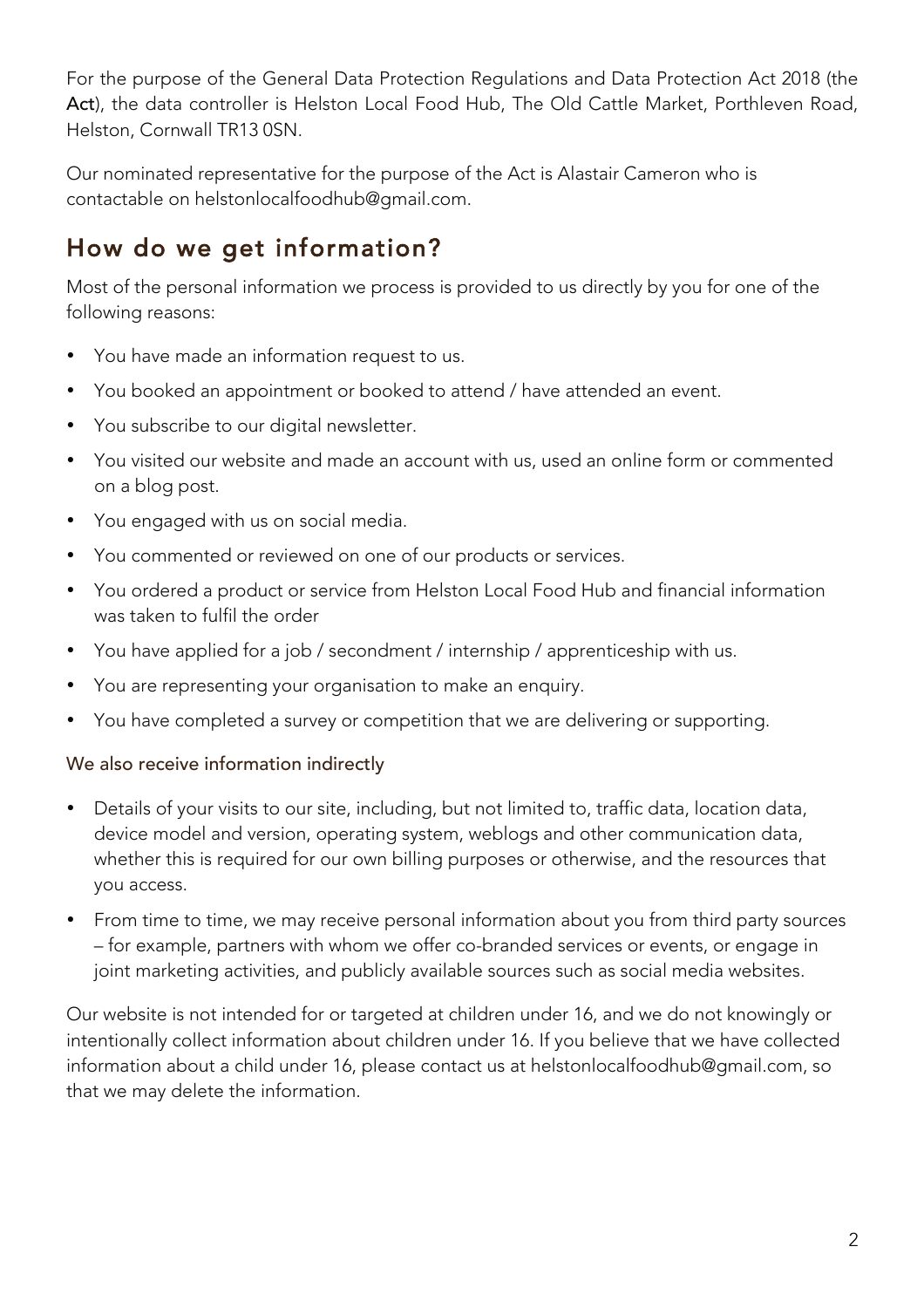# <span id="page-2-0"></span>IP addresses / log files

When you use our services or view content provided by us, we automatically collect information about your computer hardware and software. This information can include your IP address, browser type, domain names, internet service provider (ISP), the files viewed on our site (e.g., HTML pages, graphics, etc.), operating system, clickstream data, access times and referring website addresses. This information is used by Helston Local Food Hub to provide general statistics regarding use of the Helston Local Food Hub website. This is statistical data about our users' browsing actions and patterns and is not used to identify any individual.

#### Where we store your personal data

The data that we collect from you may be transferred to, and stored at, a destination outside the European Economic Area ("EEA"). It may also be processed by staff operating outside the EEA who work for us or for one of our suppliers. Such staff may be engaged in, among other things, the fulfilment of your order, the processing of your payment details and the provision of support services. By submitting your personal data, you agree to this transfer, storing or processing. We will take all steps reasonably necessary to ensure that your data is treated securely and in accordance with this privacy policy.

All information you provide to us is stored on our secure servers. Any payment transactions will be encrypted using SSL technology. Where we have given you (or where you have chosen) a password which enables you to access certain parts of our site, you are responsible for keeping this password confidential. We ask you not to share a password with anyone.

Unfortunately, the transmission of information via the internet is not completely secure. Although we will do our best to protect your personal data, we cannot guarantee the security of your data transmitted to our site; any transmission is at your own risk. Once we have received your information, we will use strict procedures and security features to prevent unauthorised access.

#### Uses made of the information

We use information held about you in the following ways:

- To ensure that content from our site is presented in the most effective manner for you and for your device.
- To provide you with information, products or services that you request from us or which we feel may interest you, where you have consented to be contacted for such purposes.
- To carry out our obligations arising from any contracts entered in to, between you and us.
- To allow you to participate in interactive features of our service, when you choose to do so.
- To notify you about changes to our service.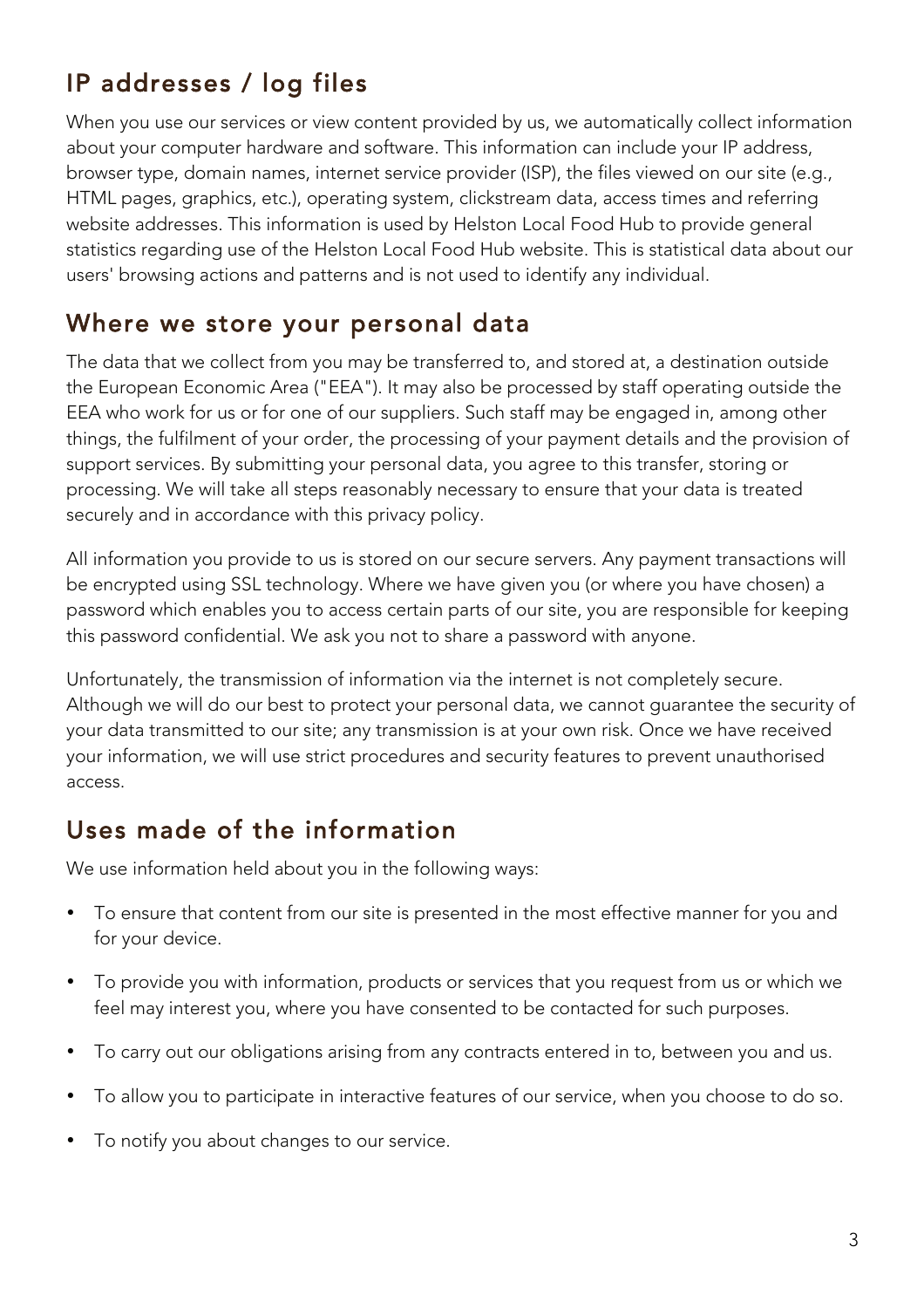## <span id="page-3-0"></span>Sharing your information

#### We never sell personal information to any third party.

We use data processors who are third parties who provide elements of services for us. We have contracts in place with our data processors. This means that they cannot do anything with your personal information unless we have instructed them to do it. They will not share your personal information with any organisation apart from us. They will hold it securely and retain it for the period we instruct. For example, we use a third-party service, Google Analytics, to collect standard internet log information and details of visitor behaviour patterns.

We may send information or Helston Local Food Hub content to you, which we think may be of interest to you, by post, email, or other means, and send you marketing communications relating to our business;

We may promote use of our services to you and share promotional and information content with you in accordance with your communication preferences;

We may provide other companies with statistical information about our users -- but this information will not be used to identify any individual user;

We may send information to you regarding changes to our Terms of Business, Privacy Policy (including the Cookie Policy), other legal agreements OR to meet legal requirements. The data privacy law allows this as part of our legitimate interest in understanding our customers and providing the highest levels of service.

Of course, if you wish to change how we use your data, you'll find details in the 'Your Rights' section below.

We may, from time to time, contact you on behalf of external business partners about a particular offering that may be of interest to you. In those cases, we do not transfer your Personal Information to the third party.

We do not disclose information about identifiable individuals to our advertisers, but we may provide them with aggregate information about our users (for example, we may inform them that 500 men aged under 30 have clicked on their advertisement on any given day). We may also use such aggregate information to help advertisers reach the kind of audience they want to target (for example, women in SW1). We may make use of the personal data we have collected from you to enable us to comply with our advertisers' wishes by displaying their advertisement to that target audience.

#### Legal basis for processing personal information (EEA visitors)

Our legal basis for collecting and using the personal information described above will depend on the personal information concerned and the specific context in which we collect it. However, we will normally collect personal information from you only where we have your consent to do so, where we need the personal information to perform a contract with you, or where the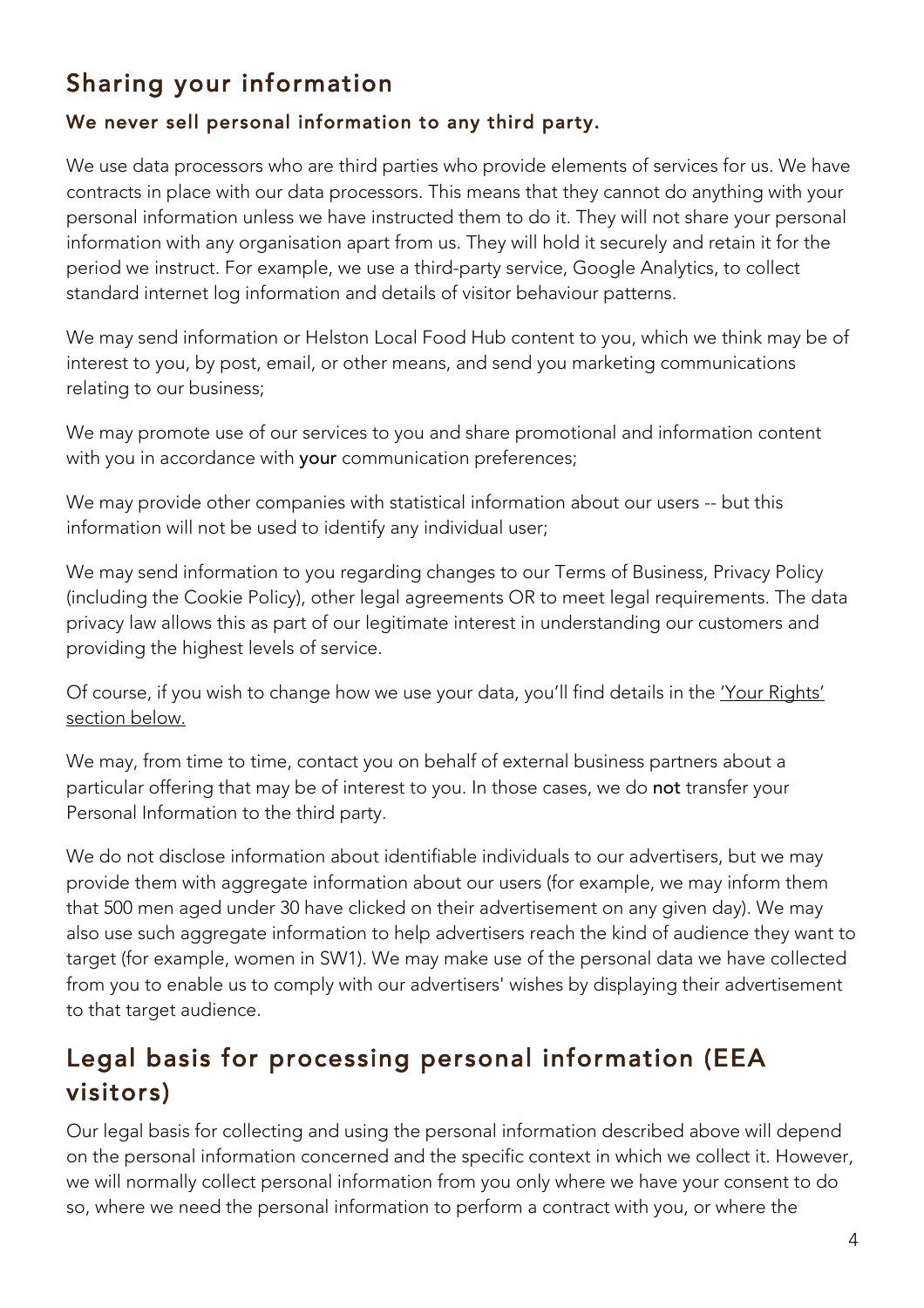<span id="page-4-0"></span>processing is in our legitimate interests and not overridden by your data protection interests or fundamental rights and freedoms. In some cases, we may also have a legal obligation to collect personal information from you.

If we ask you to provide personal information to comply with a legal requirement or to perform a contract with you, we will make this clear at the relevant time and advise you whether the provision of your personal information is mandatory or not (as well as of the possible consequences if you do not provide your personal information). Similarly, if we collect and use your personal information in reliance on our legitimate interests (or those of any third party), we will make clear to you at the relevant time what those legitimate interests are.

We may disclose your personal information to third parties:

- If we (or our assets) are acquired by another company, whether by merger, acquisition, bankruptcy or otherwise, that company would receive all information gathered by Helston Local Food Hub on the websites and through service provision. In this event, you will be notified via email and/or a prominent notice on our website, of any change in ownership, uses of your Personal Information, and choices you may have regarding your Personal Information.
- We reserve the right to use or disclose your Personal Information if required by law or if we reasonably believe that use or disclosure is necessary to protect our rights, protect your safety or the safety of others, investigate fraud, or comply with a law, court order, or legal process.

### Your rights

As we are processing your personal data for our legitimate interests as stated above, you have the right to object to our processing of your personal data. There are legitimate reasons why we may refuse your objection, which depend on why we are processing it.

You have the right to ask us not to process your personal information. You can exercise your right to prevent marketing use of your Personal Information by checking tick boxes on the forms we use to collect your data. You can also exercise the right at any time by contacting us at helstonlocalfoodhub@gmail.com.

Our site may, from time to time, contain links to and from the websites of our partner networks, advertisers and affiliates. If you follow a link to any of these websites, please note that these websites have their own privacy policies and that we do not accept any responsibility or liability for these policies. Please check these policies before you submit any personal data to these websites.

#### How we protect your personal information

We know how much data security matters to all our customers. With this in mind we will treat your data with the utmost care and take all appropriate steps to protect it.

We secure access to all transactional areas of our websites using 'https' technology.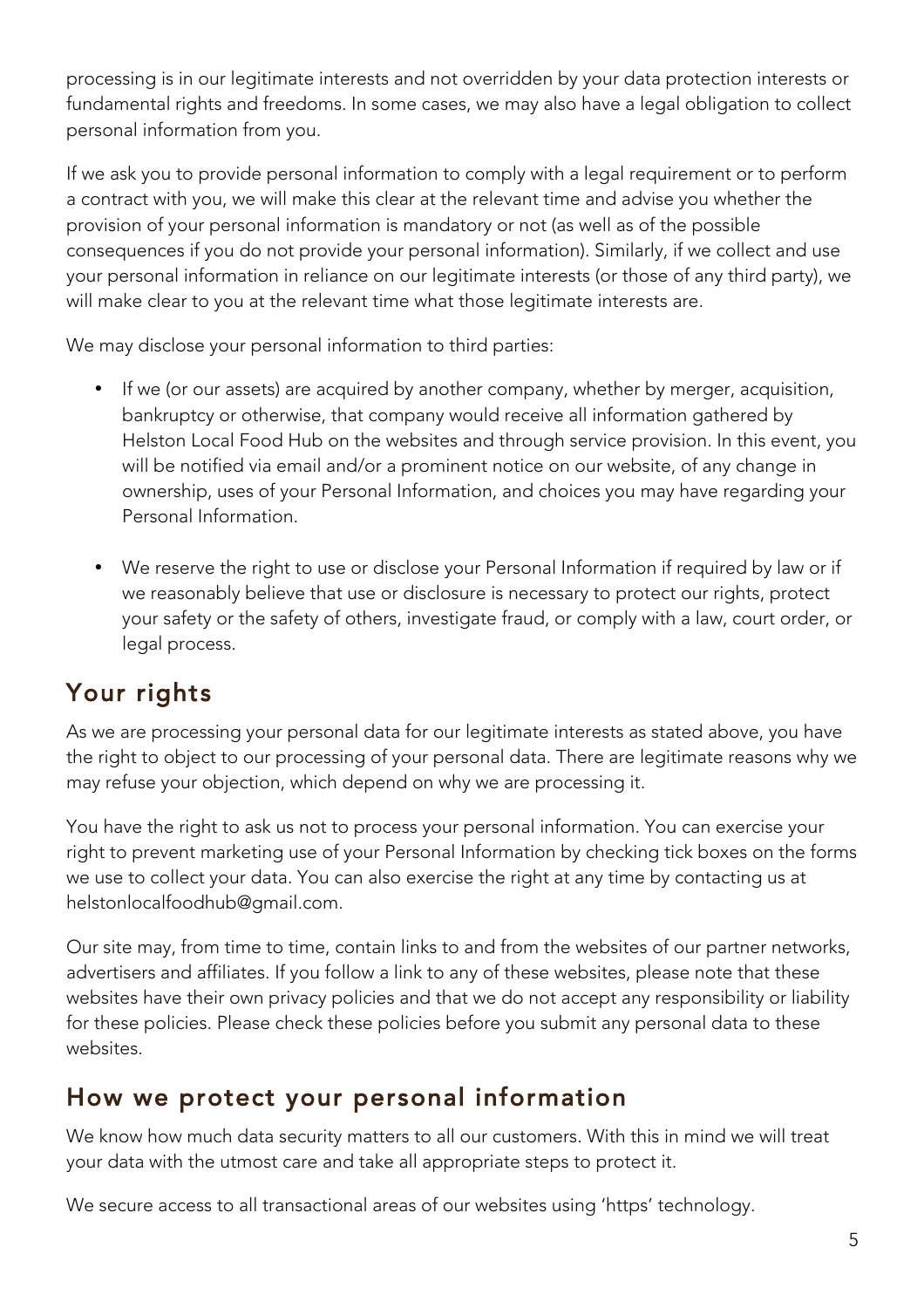<span id="page-5-0"></span>Access to your personal data is password-protected, and sensitive data such as payment card information) is secured to ensure it is protected.

We regularly monitor our system for possible vulnerabilities and attacks.

## Retention of personal information

How long we keep information we collect about you depends on the type of information, as described in further detail below. After such time, we will either delete or anonymize your information or, if this is not possible, then we will securely store your information and isolate it from any further use until deletion is possible.

We retain Personal Information that you provide to us where we have an ongoing legitimate business need to do so (for example, as long as is required in order to contact you about a service you have signed up to, or as needed to comply with our legal obligations, resolve disputes and enforce our agreements).

When we have no ongoing legitimate business need to process your Personal Information, we securely delete the information or anonymise it or, if this is not possible, then we will securely store your Personal Information and isolate it from any further processing until deletion is possible. We will delete this information from the servers at an earlier date if you so request, as described in "To unsubscribe from our communications" below.

#### How to access and control your personal data

Reviewing, correcting and removing your personal information

You have the following data protection rights:

- You can request access, correction, updates or deletion of your personal information.
- You can object to processing of your personal information, ask us to restrict processing of your personal information or request portability of your personal information.
- If we have collected and processed your personal information with your consent, then you can withdraw your consent at any time. Withdrawing your consent will not affect the lawfulness of any processing we conducted prior to your withdrawal, nor will it affect processing of your personal information conducted in reliance on lawful processing grounds other than consent.
- You have the right to complain to a data protection authority about our collection and use of your personal information. Contact details for data protection authorities in the UK are available here.

To exercise any of these rights, please contact us at helstonlocalfoodhub@gmail.com or by mail to Helston Local Food Hub, The Old Cattle Market, Porthleven Road, Helston, Cornwall TR13 0SN, using the subject title: Privacy. We will respond to your request to change, correct, or delete your information within a reasonable timeframe and notify you of the action we have taken.